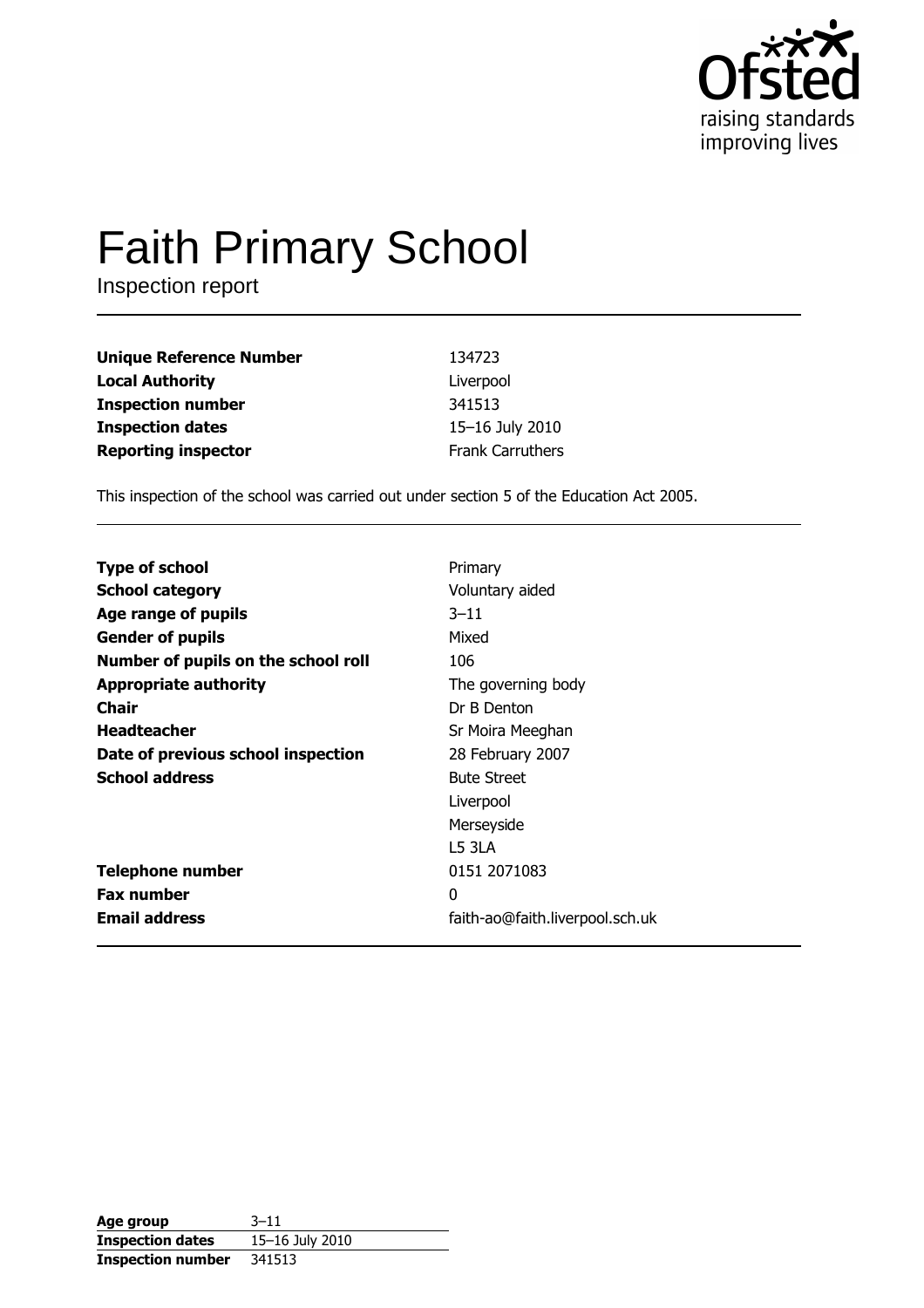The Office for Standards in Education, Children's Services and Skills (Ofsted) regulates and inspects to achieve excellence in the care of children and young people, and in education and skills for learners of all ages. It regulates and inspects childcare and children's social care, and inspects the Children and Family Court Advisory Support Service (Cafcass), schools, colleges, initial teacher training, work-based learning and skills training, adult and community learning, and education and training in prisons and other secure establishments. It rates council children's services, and inspects services for looked after children, safequarding and child protection.

Further copies of this report are obtainable from the school. Under the Education Act 2005, the school must provide a copy of this report free of charge to certain categories of people. A charge not exceeding the full cost of reproduction may be made for any other copies supplied.

If you would like a copy of this document in a different format, such as large print or Braille, please telephone 08456 404045, or email enquiries@ofsted.gov.uk.

You may copy all or parts of this document for non-commercial educational purposes, as long as you give details of the source and date of publication and do not alter the documentation in any way.

Royal Exchange Buildings St Ann's Square Manchester M2 7LA T: 08456 404045 Textphone: 0161 618 8524 E: enquiries@ofsted.gov.uk W: www.ofsted.gov.uk © Crown copyright 2010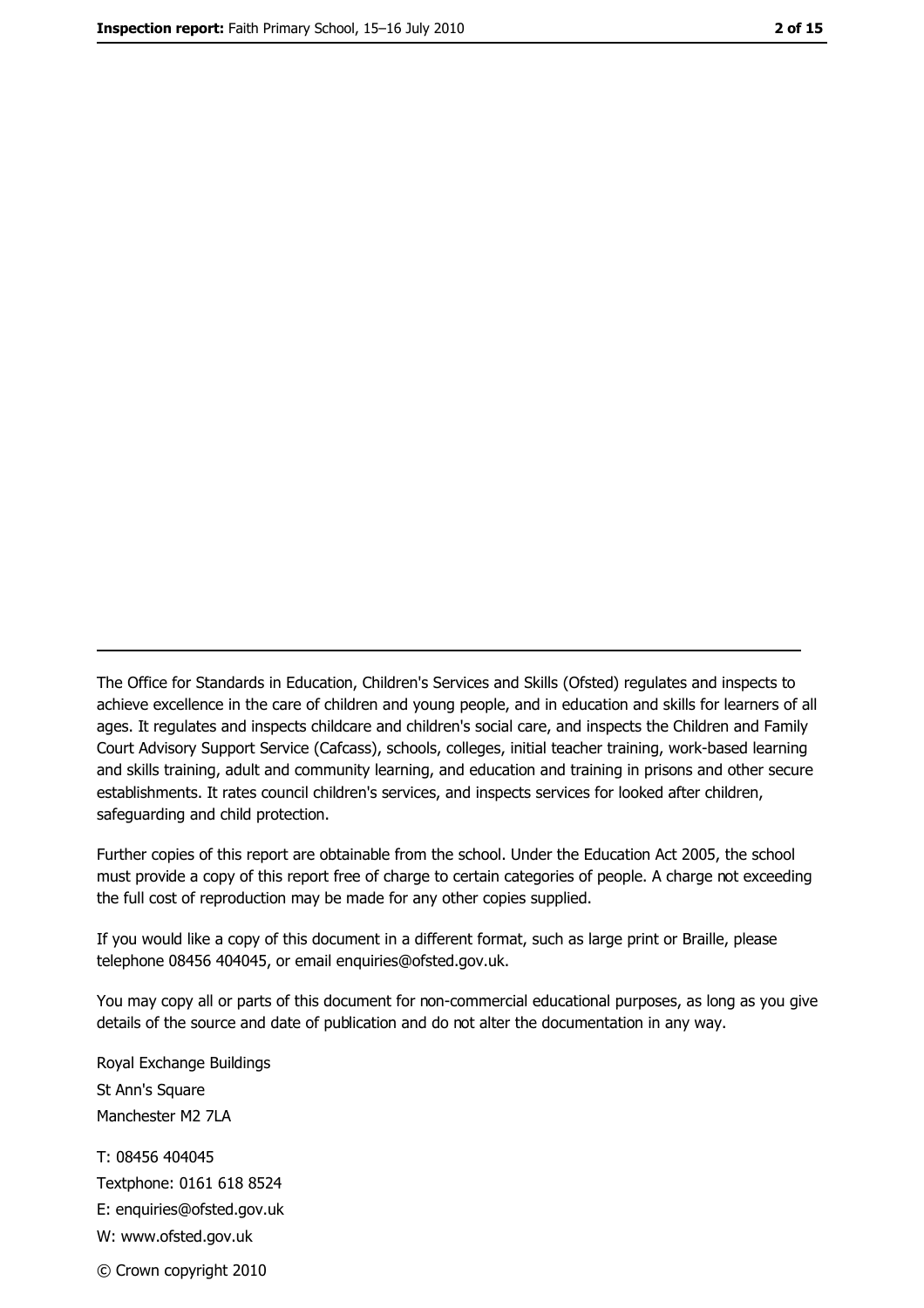# **Introduction**

This inspection was carried out by two additional inspectors. Ten lessons or parts of lessons were observed involving five teachers and three visiting music specialists. Meetings were held with pupils, governors, staff and the School Improvement Partner. Some parents and carers were interviewed after a workshop meeting held in school. Inspectors observed the school's work and looked at a range of its policies, the school development plan, minutes of the governing body's meetings and reviews of the school by the local authority and Her Majesty's Inspectors (HMI). They scrutinised pupils' work and examined assessment information on pupils' progress. Inspectors read and analysed 37 questionnaires from parents and carers and 57 from pupils.

The inspection team reviewed many aspects of the school's work. It looked in detail at the following:

- the achievement of all pupils, especially the progress made by those in Key Stage 1  $\blacksquare$
- the levels of attendance and the procedures for improvement  $\blacksquare$
- the strengths of the school's provision and the effectiveness of safeguarding  $\blacksquare$ procedures.

# Information about the school

This ecumenical school is smaller than the average-sized primary school and its roll is rising. The proportion of pupils known to be eligible for free school meals is well above average. Almost all pupils are White British. The proportion of pupils with special educational needs and/or disabilities is well above average. The proportion of pupils who join or leave the school at other than the usual times is above average. Children in the Early Years Foundation Stage are taught in two mixed-aged classes: the Nursery/Reception class and the Reception/Year1 class. The school has Healthy Schools status, the Dyslexia Friendly School award, the Inclusion Charter Mark and the Activemark. Since the last inspection the unit for pupils with complex needs has closed. The school expects to move to a new building nearby in the coming school year.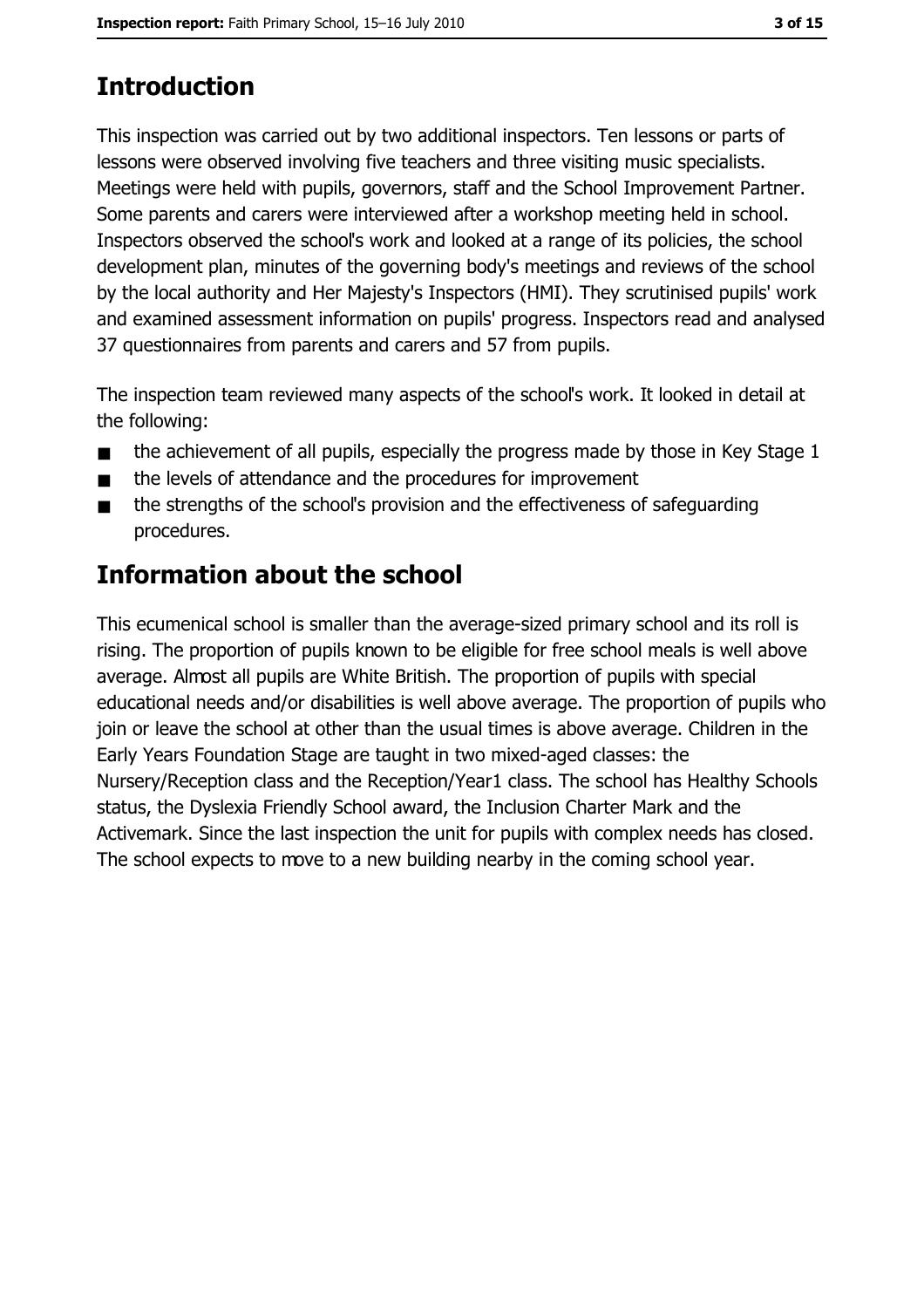# **Inspection judgements**

# Overall effectiveness: how good is the school?

## The school's capacity for sustained improvement

# **Main findings**

The school provides a good education for its pupils, who achieve well and enjoy school. When they start in the Nursery/Reception class, the level of children's skill varies but overall it is well below average. Pupils make good progress from their starting points to the end of Year 6. It is a similar picture for those pupils with special educational needs and/or disabilities and those who start at the school part-way through the school year. At the end of Year 6 attainment is in line with the national average overall but in English it is above average. The rate of progress that pupils make in Key Stage 1, however, has not been fast enough but it is now at least satisfactory and improving quickly.

Pupils have a good awareness of how to stay safe and lead a healthy lifestyle. Their behaviour is good and the few examples of challenging behaviour by individual pupils with behavioural difficulties are handled well. Of special note is pupils' outstanding spiritual, moral, social and cultural development and their outstanding contribution to school and the wider community. The ecumenical nature of the school is a key factor in promoting these outstanding outcomes. Attendance of the great majority of pupils is average or better. However, it is low overall because the levels are adversely affected by a very small minority of persistent absentees who stubbornly resist all the school's efforts to raise levels of attendance. This remains a concern for the school but nevertheless it continues in its efforts.

The overall quality of teaching is good and staff are making better use of their assessments of pupils' learning to set challenging targets and objectives for lessons. Staff's expectations of how pupils present their work are inconsistent and on occasions in Key Stage 1 work is not always challenging enough for the different levels of ability. The curriculum is good. Links are being forged between subjects successfully and an outstanding element of the curriculum is music. The school's involvement in a national music project is reaping exceptional rewards, especially in how it engages pupils in their learning and motivates them. All aspects of care, quidance and support for pupils are good. For example, the school is particularly effective in helping pupils and their families to overcome any problems they might have.

Leadership by the headteacher and senior leadership team is good. The school promotes community cohesion exceptionally well. Since the last inspection the school has improved from being satisfactory overall to good, attainment is rising and the quality of provision has improved. The school's self-evaluation is robust and accurate and the governing body provides valuable support and challenge. As a result, the school's capacity to sustain improvement is good.

| 1 |  |
|---|--|
|   |  |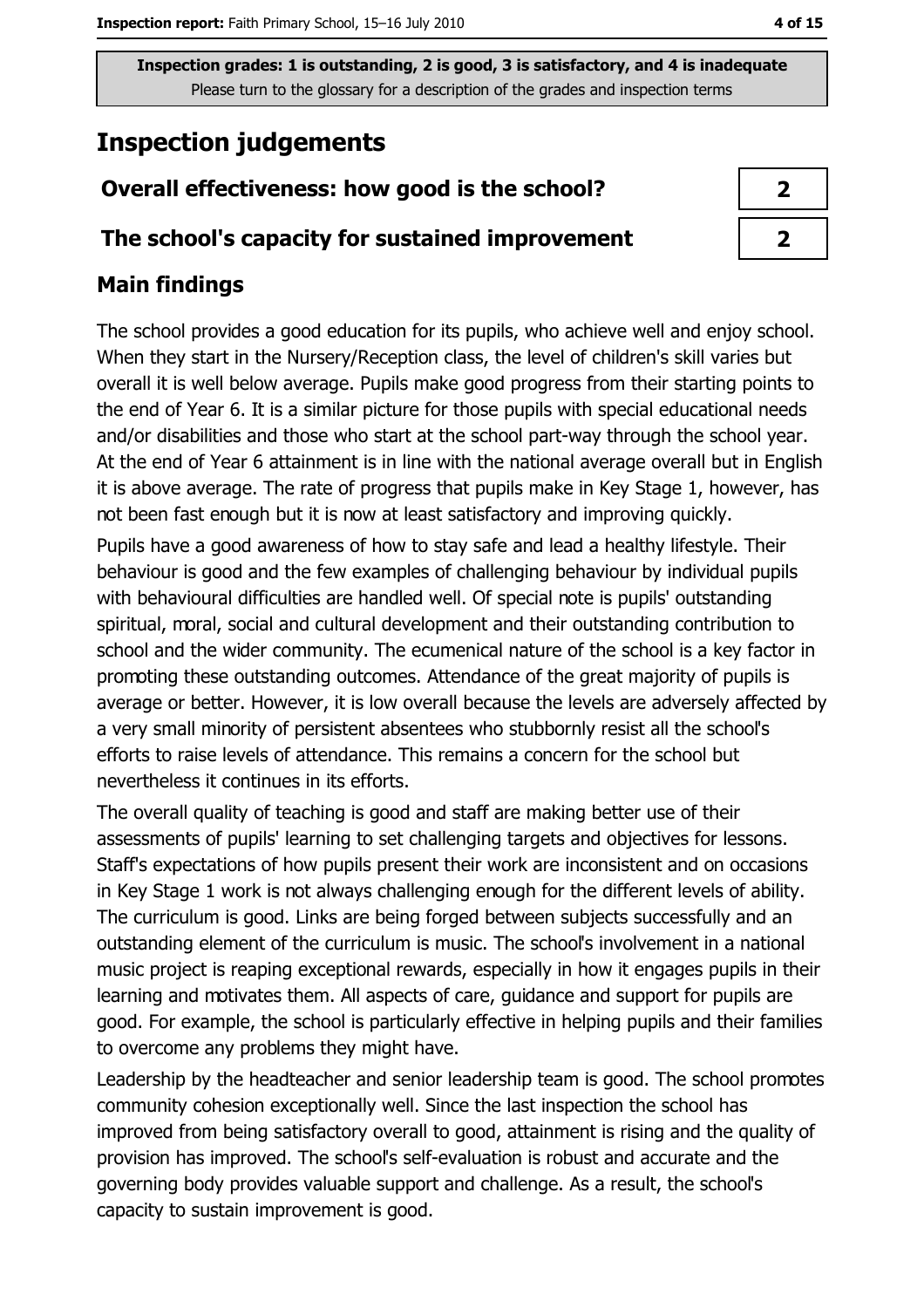# What does the school need to do to improve further?

- Improve attendance by continuing to do as much as possible to reduce the  $\blacksquare$ persistent absenteeism of a very small minority of pupils.
- Build on the improving rate of pupils' progress in Key Stage 1 by ensuring that work  $\blacksquare$ better challenges pupils of all levels of ability.
- Improve pupils' handwriting and the presentation of their work by ensuring that all  $\blacksquare$ staff promote higher expectations of pupils.

## **Outcomes for individuals and groups of pupils**

In lessons almost all pupils engage well with staff and one another. They report that they enjoy school work and find staff friendly and helpful. They gain good skills of independence and cooperation. This was illustrated in a Year 6 lesson in the computer room when pupils worked very well in a small group editing a piece of audio recording for later use on the school's radio station. They took turns well and some pupils helped others whose computer skills were not as strong as their own. At the end of the lesson they reported confidently to the class on what they had achieved.

Unlike attainment in Year 6, which has been rising, attainment at the end of Year 2 has been too low for the past few years. This year, however, it has shown considerable improvement, indicating that pupils' progress is improving quickly. For example, more pupils now achieve the level expected of them at this age and pupils with special educational needs and/or disabilities are achieving better than predicted. In addition, more pupils are reaching above the expected levels for their age.

An outstanding outcome for pupils is their spiritual, moral and social development. They understand clearly that racist attitudes are not acceptable. As one pupil commented, 'This is a telling school,' where bullying is not tolerated. Attending a dual-faith school, Catholic and Church of England, provides the pupils with very good opportunities to learn about the beliefs of others, including world religions such as Islam and Judaism. Pupils show a lively interest in the needs of others, especially through the school's links with charities and schools overseas. Their performances in concerts at the Royal Festival Hall and the Liverpool Philharmonic Hall contribute significantly to their developing cultural awareness. As a result, pupils' profile in the local community is very high and they have pride in both their school and the local community. In addition, in school older pupils take on roles to help younger ones and contribute well to decision making. Attendance is low overall. The school works hard to raise the levels of attendance and most pupils respond well but the levels are affected by the very small minority of persistent absentees.

These are the grades for pupils' outcomes

 $\overline{\mathbf{2}}$ 

The grades for attainment and attendance are: 1 is high; 2 is above average; 3 is broadly average; and 4 is low.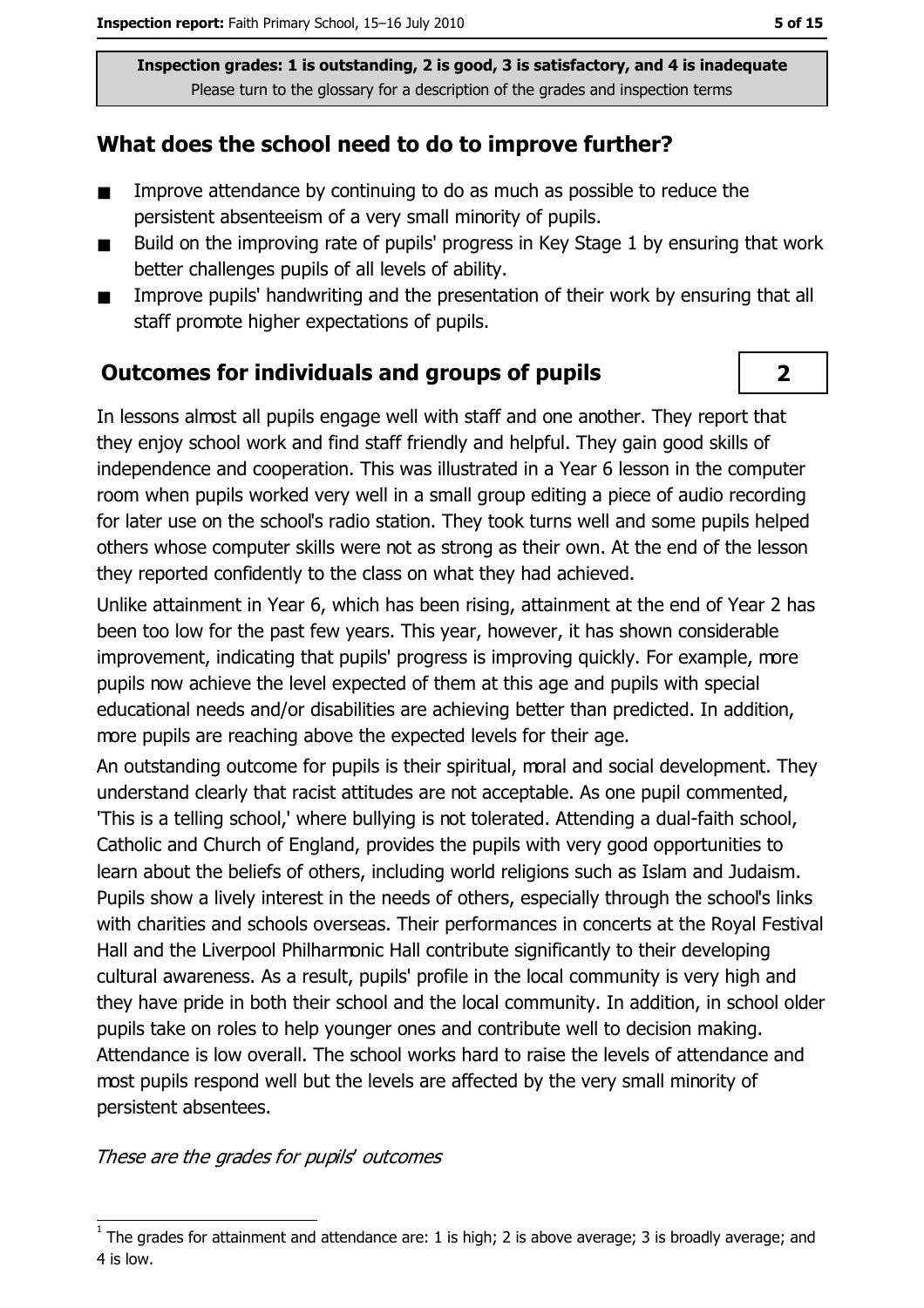| Pupils' achievement and the extent to which they enjoy their learning                                                     |                         |  |
|---------------------------------------------------------------------------------------------------------------------------|-------------------------|--|
| Taking into account:<br>Pupils' attainment <sup>1</sup>                                                                   | 3                       |  |
| The quality of pupils' learning and their progress                                                                        | $\mathcal{P}$           |  |
| The quality of learning for pupils with special educational needs and/or<br>disabilities and their progress               | $\overline{2}$          |  |
| The extent to which pupils feel safe                                                                                      | $\mathbf{2}$            |  |
| <b>Pupils' behaviour</b>                                                                                                  | $\overline{\mathbf{2}}$ |  |
| The extent to which pupils adopt healthy lifestyles                                                                       | $\overline{\mathbf{2}}$ |  |
| The extent to which pupils contribute to the school and wider community                                                   | 1                       |  |
| The extent to which pupils develop workplace and other skills that will<br>contribute to their future economic well-being | 3                       |  |
| Taking into account:<br>Pupils' attendance <sup>1</sup>                                                                   | 4                       |  |
| The extent of pupils' spiritual, moral, social and cultural development                                                   |                         |  |

#### How effective is the provision?

Strong features of teaching include the subject knowledge of teachers and their good use of interactive whiteboards to stimulate pupils' interest. Teaching assistants generally make a valuable contribution to pupils' learning. At times, however, they take too prominent a lead in helping pupils with special educational needs and/or disabilities rather than letting them be more independent. The work set for groups in Key Stage 1 classes does not always challenge pupils enough. Procedures to assess pupils' progress have been developing well during the current school year and are satisfactory overall. Pupils gain a good understanding of their targets and the next steps in their learning. Staff's expectations for the quality of presentation and handwriting in pupils' work, however, are inconsistent.

The curriculum covers English, mathematics and science well and promptes pupils' personal development strongly through personal, social and health education lessons, and physical education. Information and communication technology has a high profile in the school. For example, a radio station has been developed, which extends pupils' skills exceptionally well. Links between subjects are being embedded satisfactorily in teachers' plans and staff are working towards an international school curriculum to promote pupils' wider awareness of other cultures and global issues. All pupils from the Nursery/Reception class onwards receive exceptional instrument tuition from visiting specialists as part of the music project. The range of clubs, visits and visitors to school is extensive. Parents and carers report they are pleased with the care, guidance and support that their children receive. Efforts to reach out to the most reluctant attenders are thorough, although a small minority still resist. The work of the learning mentor is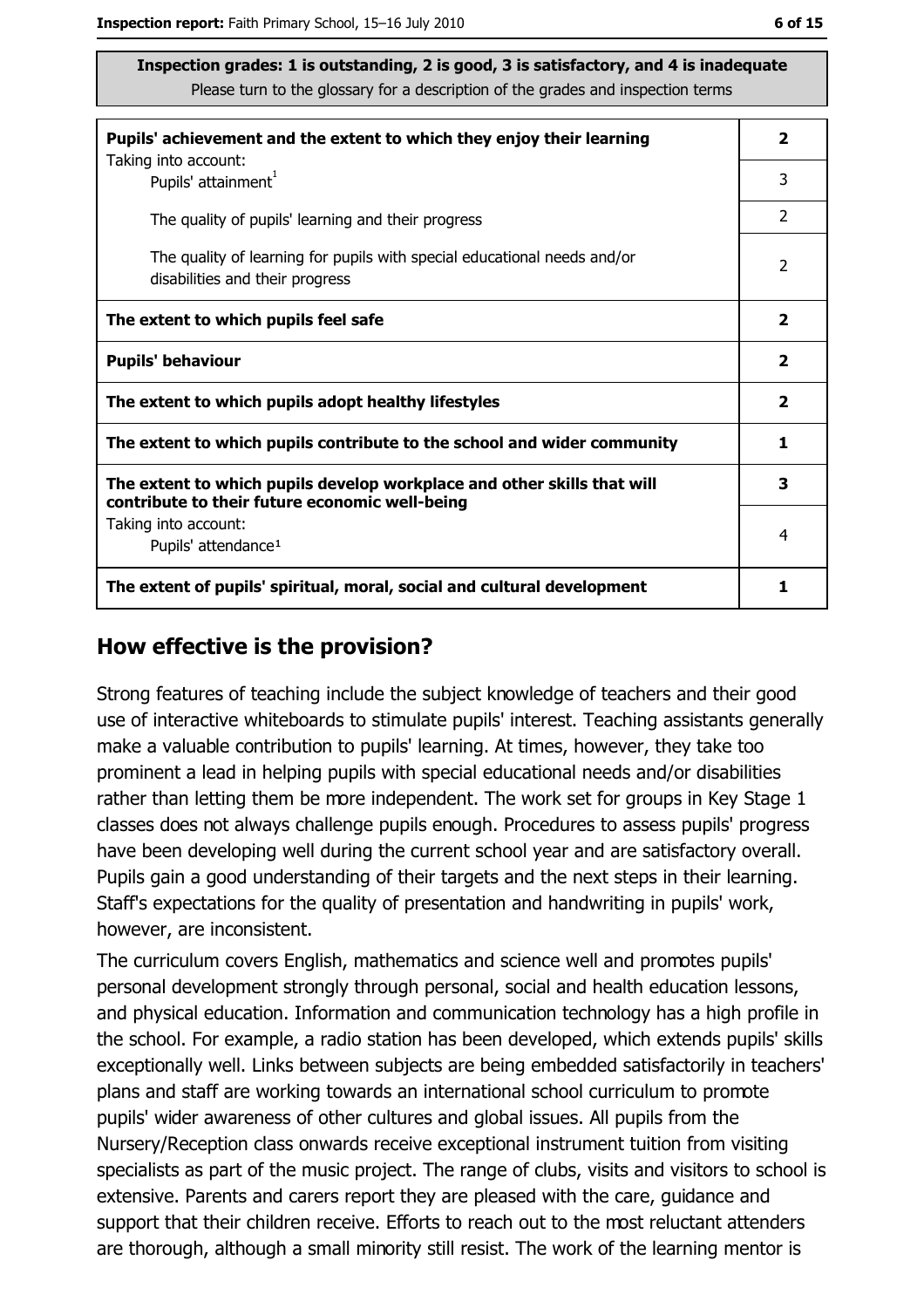especially valuable in addressing the needs of those pupils whose circumstances make them the most vulnerable and in helping them to achieve well.

These are the grades for the quality of provision

| The quality of teaching                                                                                    | 2 |
|------------------------------------------------------------------------------------------------------------|---|
| Taking into account:                                                                                       |   |
| The use of assessment to support learning                                                                  |   |
| The extent to which the curriculum meets pupils' needs, including, where<br>relevant, through partnerships | 2 |
| The effectiveness of care, guidance and support                                                            |   |

### How effective are leadership and management?

The senior leadership team is developing well. There is a clear shared vision among the team and the strong governing body about how the school is to go forward. The school's improvement planning is good and the monitoring of teaching and learning is regular and leads to improvement. Links with parents and carers help them to learn more about their children's education and include workshops, courses and open days. Partnerships with the local authority and agencies such as the education welfare service and special needs service have also been effective in improving outcomes for pupils. The school promotes equality of opportunity well and through effective programmes of support for those whose circumstances make them vulnerable and for those with special educational needs and/or disabilities helps them to achieve well. All procedures to safeguard the welfare of pupils, including the safe recruitment of staff and child protection, are good. The training of staff and governors in such aspects is a high priority and kept up to date. Through links between the two faiths, its work in the wider community and its partnerships with schools beyond the immediate experience of pupils, the school promotes community cohesion exceptionally well. By its success in musical performances the school is raising the self-esteem and pride of pupils and their parents and carers.

| The effectiveness of leadership and management in embedding ambition and<br>driving improvement                                                                     |   |
|---------------------------------------------------------------------------------------------------------------------------------------------------------------------|---|
| Taking into account:<br>The leadership and management of teaching and learning                                                                                      | 2 |
| The effectiveness of the governing body in challenging and supporting the<br>school so that weaknesses are tackled decisively and statutory responsibilities<br>met | 2 |
| The effectiveness of the school's engagement with parents and carers                                                                                                |   |
| The effectiveness of partnerships in promoting learning and well-being                                                                                              |   |

These are the grades for leadership and management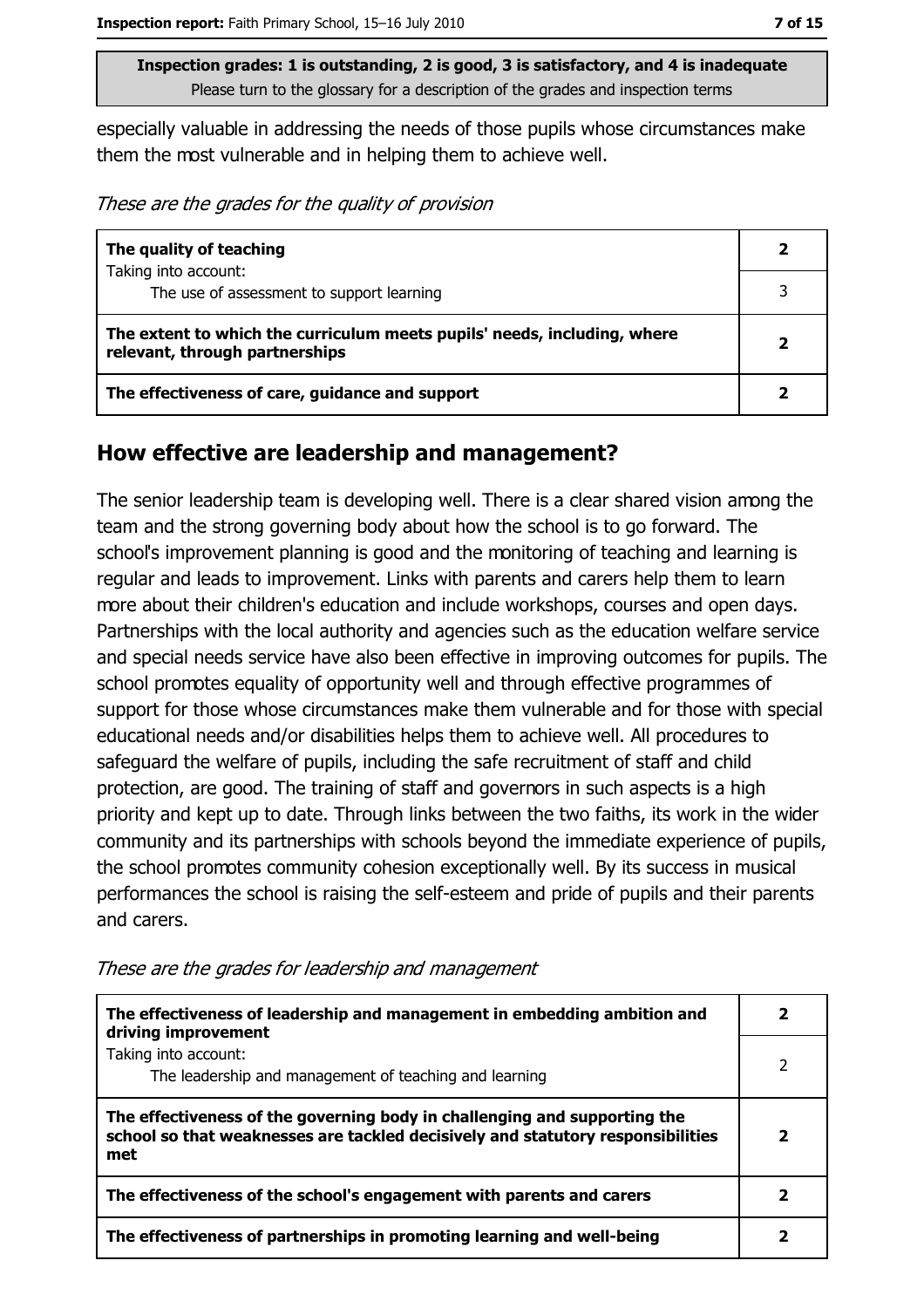| Thispection grades: 1 is outstanding, 2 is good, 3 is satisfactory, and 4 is inadequate<br>Please turn to the glossary for a description of the grades and inspection terms |              |  |
|-----------------------------------------------------------------------------------------------------------------------------------------------------------------------------|--------------|--|
| The effectiveness with which the school promotes equality of opportunity and<br>tackles discrimination                                                                      | 2            |  |
| The effectiveness of safeguarding procedures                                                                                                                                | 2            |  |
| The effectiveness with which the school promotes community cohesion                                                                                                         |              |  |
| The effectiveness with which the school deploys resources to achieve<br>value for money                                                                                     | $\mathbf{2}$ |  |

# **Early Years Foundation Stage**

Children make good progress in the Early Years Foundation Stage. This is the result of good teaching in the two mixed-aged classes. The setting is vibrant, attractively presented with children's work and stimulates children's curiosity and interest both indoors and outside. Access to the outdoor area is restricted and reduces the opportunity for continuous learning to take place. Staff take appropriate steps to compensate for this shortcoming. Staff are very skilful at promoting children's language skills, which are very limited for most children when they start in the Nursery/Reception class. Through joining in with children's imaginative play adults promote speaking and listening skills well and develop children's ability to think. For example, they intervene in small-world play to help the children articulate their thoughts; one teacher asked the children to explain their thinking and extended their understanding well. Older reception-aged children were asked whether they preferred the big book or the DVD of a story and to say why. The teacher modelled well how the children should reply. Later the children performed their version of the story to the delight of the younger children. The children watching were asked to say which part they liked best. Children in the Reception/Year 1 class benefited from working alongside older classmates and enjoyed investigating which material for a bucket makes the best sandcastles. All of this helps children to achieve well, though most are still working towards the early years goals for learning expected at the end of the Reception Year. All aspects of care and welfare of the children are carefully addressed. Leadership by the Early Years Foundation Stage leader, who is also a member of the school's senior leadership team, is good. The tracking of children's progress is thorough and regular assessments are made and kept in the children's profiles.

| <b>Overall effectiveness of the Early Years Foundation Stage</b>                             |  |
|----------------------------------------------------------------------------------------------|--|
| Taking into account:<br>Outcomes for children in the Early Years Foundation Stage            |  |
| The quality of provision in the Early Years Foundation Stage                                 |  |
| The effectiveness of leadership and management of the Early Years<br><b>Foundation Stage</b> |  |

These are the grades for the Early Years Foundation Stage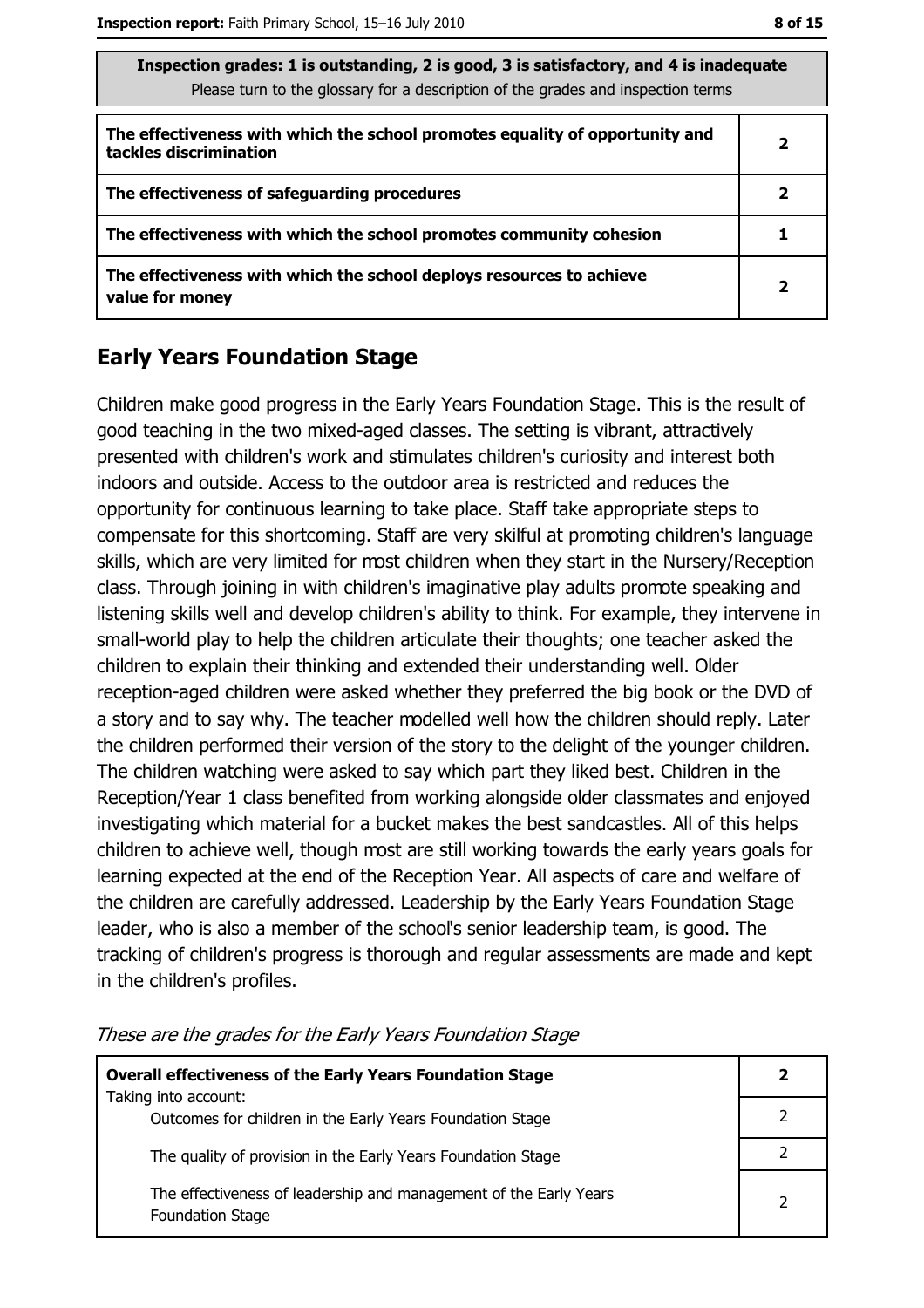## **Views of parents and carers**

Parents and carers have positive opinions of the school. They speak particularly highly of the care, guidance and support the school provides for their children and the exciting music project the school is involved in. Very few concerns were expressed by parents and carers. Inspectors support the positive views expressed by parents and carers about the school and the progress that their children make.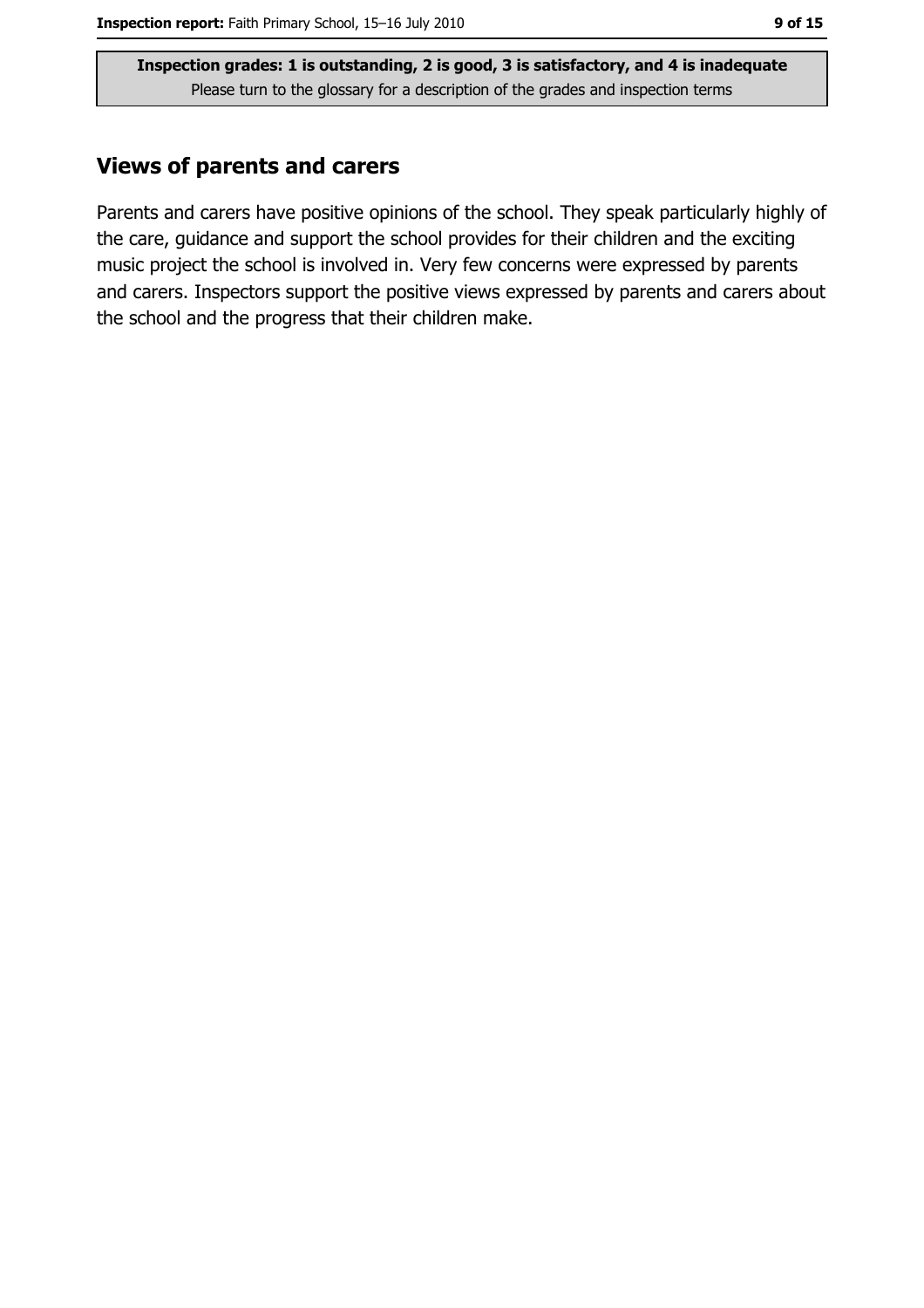#### Responses from parents and carers to Ofsted's questionnaire

Ofsted invited all the registered parents and carers of pupils registered at Faith Primary School to complete a questionnaire about their views of the school.

In the questionnaire, parents and carers were asked to record how strongly they agreed with 13 statements about the school.

The inspection team received 37 completed questionnaires by the end of the on-site inspection. In total, there are 106 pupils registered at the school.

| <b>Statements</b>                                                                                                                                                                                                                                       | <b>Strongly</b><br><b>Agree</b> |               |                | <b>Agree</b>  |                | <b>Disagree</b> |              | <b>Strongly</b><br>disagree |
|---------------------------------------------------------------------------------------------------------------------------------------------------------------------------------------------------------------------------------------------------------|---------------------------------|---------------|----------------|---------------|----------------|-----------------|--------------|-----------------------------|
|                                                                                                                                                                                                                                                         | <b>Total</b>                    | $\frac{0}{0}$ | <b>Total</b>   | $\frac{0}{0}$ | <b>Total</b>   | $\frac{0}{0}$   | <b>Total</b> | $\frac{0}{0}$               |
| My child enjoys school                                                                                                                                                                                                                                  | 21                              | 57            | 15             | 41            | $\mathbf{0}$   | $\mathbf{0}$    | $\mathbf{0}$ | 0                           |
| The school keeps my child<br>safe                                                                                                                                                                                                                       | 29                              | 78            | 8              | 22            | $\mathbf 0$    | 0               | 0            | $\mathbf 0$                 |
| The school informs me<br>about my child's progress                                                                                                                                                                                                      | 22                              | 59            | 14             | 38            | $\mathbf{1}$   | 3               | 0            | 0                           |
| My child is making enough<br>progress at this school                                                                                                                                                                                                    | 26                              | 70            | 11             | 30            | $\mathbf 0$    | 0               | 0            | 0                           |
| The teaching is good at this<br>school                                                                                                                                                                                                                  | 30                              | 81            | 7              | 19            | $\mathbf 0$    | 0               | 0            | 0                           |
| The school helps me to<br>support my child's learning                                                                                                                                                                                                   | 26                              | 70            | 9              | 24            | $\overline{2}$ | 5               | 0            | $\mathbf 0$                 |
| The school helps my child to<br>have a healthy lifestyle                                                                                                                                                                                                | 27                              | 73            | 9              | 24            | $\mathbf{1}$   | 3               | 0            | $\mathbf 0$                 |
| The school makes sure that<br>my child is well prepared for<br>the future (for example<br>changing year group,<br>changing school, and for<br>children who are finishing<br>school, entering further or<br>higher education, or<br>entering employment) | 26                              | 70            | 10             | 27            | $\mathbf 0$    | 0               | $\mathbf 0$  | $\mathbf 0$                 |
| The school meets my child's<br>particular needs                                                                                                                                                                                                         | 25                              | 68            | 10             | 27            | $\mathbf{1}$   | 3               | 0            | 0                           |
| The school deals effectively<br>with unacceptable behaviour                                                                                                                                                                                             | 26                              | 70            | $\overline{7}$ | 19            | 3              | 8               | $\mathbf{1}$ | 3                           |
| The school takes account of<br>my suggestions and<br>concerns                                                                                                                                                                                           | 27                              | 73            | 7              | 19            | $\overline{2}$ | 5               | 0            | $\bf{0}$                    |
| The school is led and<br>managed effectively                                                                                                                                                                                                            | 26                              | 70            | 9              | 24            | $\mathbf{1}$   | 3               | $\mathbf 0$  | $\mathbf 0$                 |
| Overall, I am happy with my<br>child's experience at this<br>school                                                                                                                                                                                     | 27                              | 73            | 10             | 27            | $\pmb{0}$      | $\pmb{0}$       | $\mathbf 0$  | $\mathbf 0$                 |

The table above summarises the responses that parents and carers made to each statement. The percentages indicate the proportion of parents and carers giving that response out of the total number of completed questionnaires. Where one or more parents and carers chose not to answer a particular question, the percentages will not add up to 100%.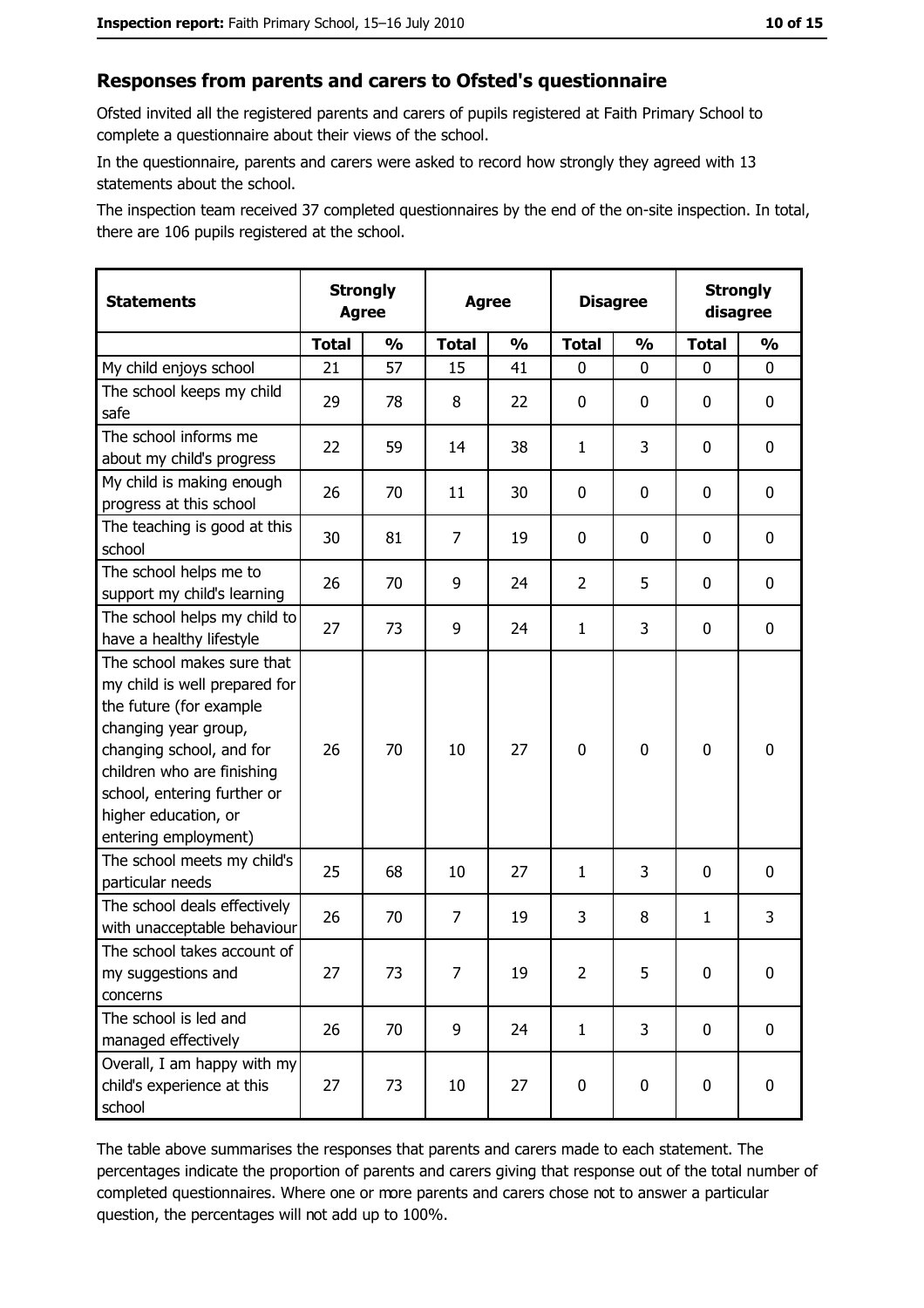# **Glossary**

| Grade   | <b>Judgement</b> | <b>Description</b>                                                                                                                                                                                                               |
|---------|------------------|----------------------------------------------------------------------------------------------------------------------------------------------------------------------------------------------------------------------------------|
| Grade 1 | Outstanding      | These features are highly effective. An oustanding<br>school provides exceptionally well for its pupils' needs.                                                                                                                  |
| Grade 2 | Good             | These are very positive features of a school. A school<br>that is good is serving its pupils well.                                                                                                                               |
| Grade 3 | Satisfactory     | These features are of reasonable quality. A satisfactory<br>school is providing adequately for its pupils.                                                                                                                       |
| Grade 4 | Inadequate       | These features are not of an acceptable standard. An<br>inadequate school needs to make significant<br>improvement in order to meet the needs of its pupils.<br>Ofsted inspectors will make further visits until it<br>improves. |

# What inspection judgements mean

## **Overall effectiveness of schools**

|                       | Overall effectiveness judgement (percentage of<br>schools) |      |                     |                   |  |
|-----------------------|------------------------------------------------------------|------|---------------------|-------------------|--|
| <b>Type of school</b> | <b>Outstanding</b>                                         | Good | <b>Satisfactory</b> | <b>Inadequate</b> |  |
| Nursery schools       | 51                                                         | 45   | 0                   | 4                 |  |
| Primary schools       | 6                                                          | 41   | 42                  | 10                |  |
| Secondary schools     | 8                                                          | 34   | 44                  | 14                |  |
| Sixth forms           | 10                                                         | 37   | 50                  | 3                 |  |
| Special schools       | 32                                                         | 38   | 25                  | 5                 |  |
| Pupil referral units  | 12                                                         | 43   | 31                  | 14                |  |
| All schools           | 9                                                          | 40   | 40                  | 10                |  |

New school inspection arrangements were introduced on 1 September 2009. This means that inspectors now make some additional judgements that were not made previously.

The data in the table above is for the period 1 September to 31 December 2009 and is the most recently published data available (see www.ofsted.gov.uk). Please note that the sample of schools inspected during the autumn term 2009 was not representative of all schools nationally, as weaker schools are inspected more frequently than good or outstanding schools.

Percentages are rounded and do not always add exactly to 100. Secondary school figures include those that have sixth forms, and sixth form figures include only the data specifically for sixth form inspection judgements.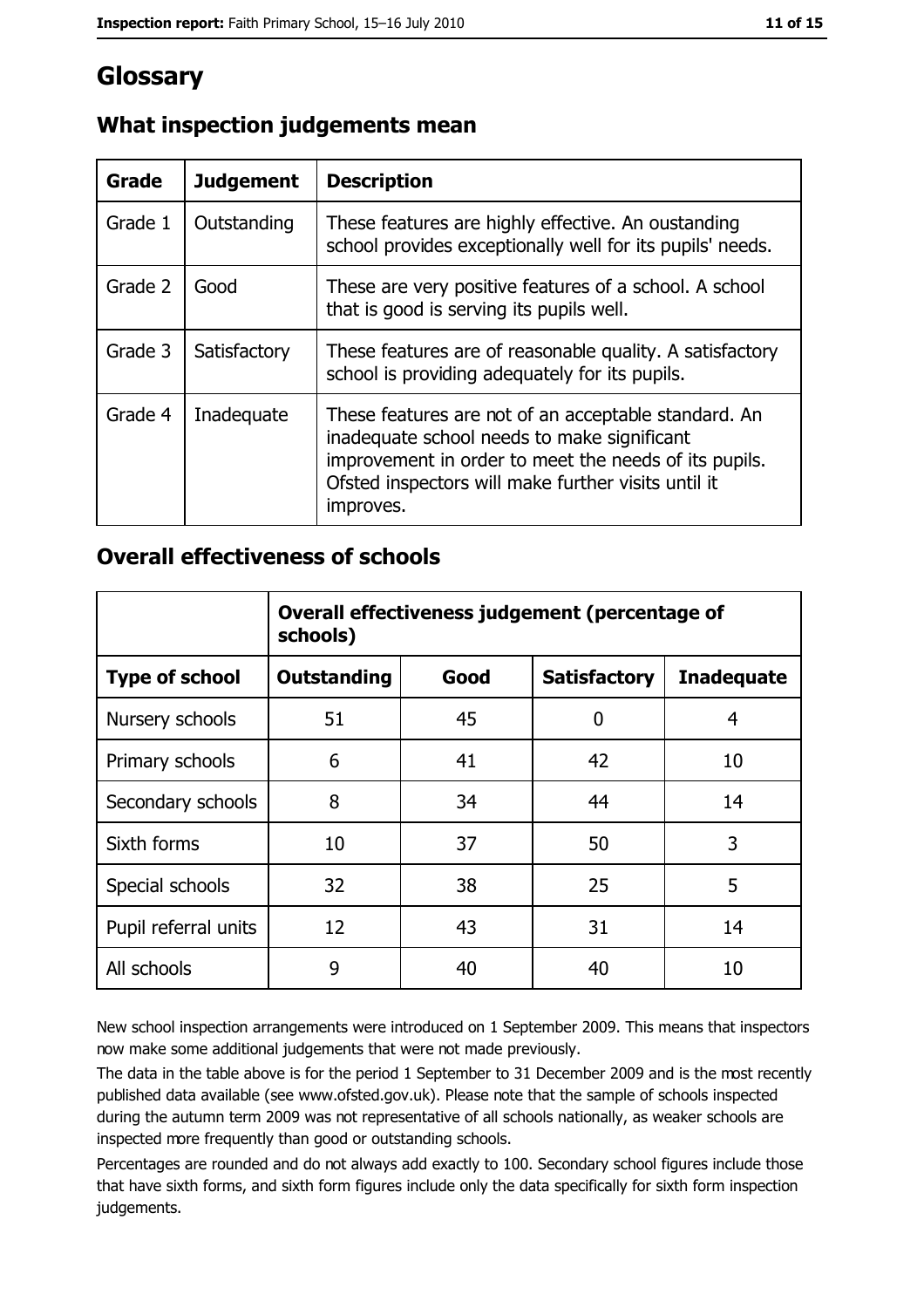# **Common terminology used by inspectors**

| Achievement:                  | the progress and success of a pupil in<br>their learning, development or training.                                                                                                                                                                                                                           |
|-------------------------------|--------------------------------------------------------------------------------------------------------------------------------------------------------------------------------------------------------------------------------------------------------------------------------------------------------------|
| Attainment:                   | the standard of the pupils' work shown by<br>test and examination results and in<br>lessons.                                                                                                                                                                                                                 |
| Capacity to improve:          | the proven ability of the school to<br>continue improving. Inspectors base this<br>judgement on what the school has<br>accomplished so far and on the quality of<br>its systems to maintain improvement.                                                                                                     |
| Leadership and management:    | the contribution of all the staff with<br>responsibilities, not just the headteacher,<br>to identifying priorities, directing and<br>motivating staff and running the school.                                                                                                                                |
| Learning:                     | how well pupils acquire knowledge,<br>develop their understanding, learn and<br>practise skills and are developing their<br>competence as learners.                                                                                                                                                          |
| <b>Overall effectiveness:</b> | inspectors form a judgement on a school's<br>overall effectiveness based on the findings<br>from their inspection of the school. The<br>following judgements, in particular,<br>influence what the overall effectiveness<br>judgement will be.                                                               |
|                               | The school's capacity for sustained<br>improvement.<br>Outcomes for individuals and groups<br>of pupils.<br>The quality of teaching.<br>The extent to which the curriculum<br>meets pupil's needs, including where<br>relevant, through partnerships.<br>The effectiveness of care, guidance<br>and support. |
| Progress:                     | the rate at which pupils are learning in<br>lessons and over longer periods of time. It<br>is often measured by comparing the<br>pupils' attainment at the end of a key<br>stage with their attainment when they<br>started.                                                                                 |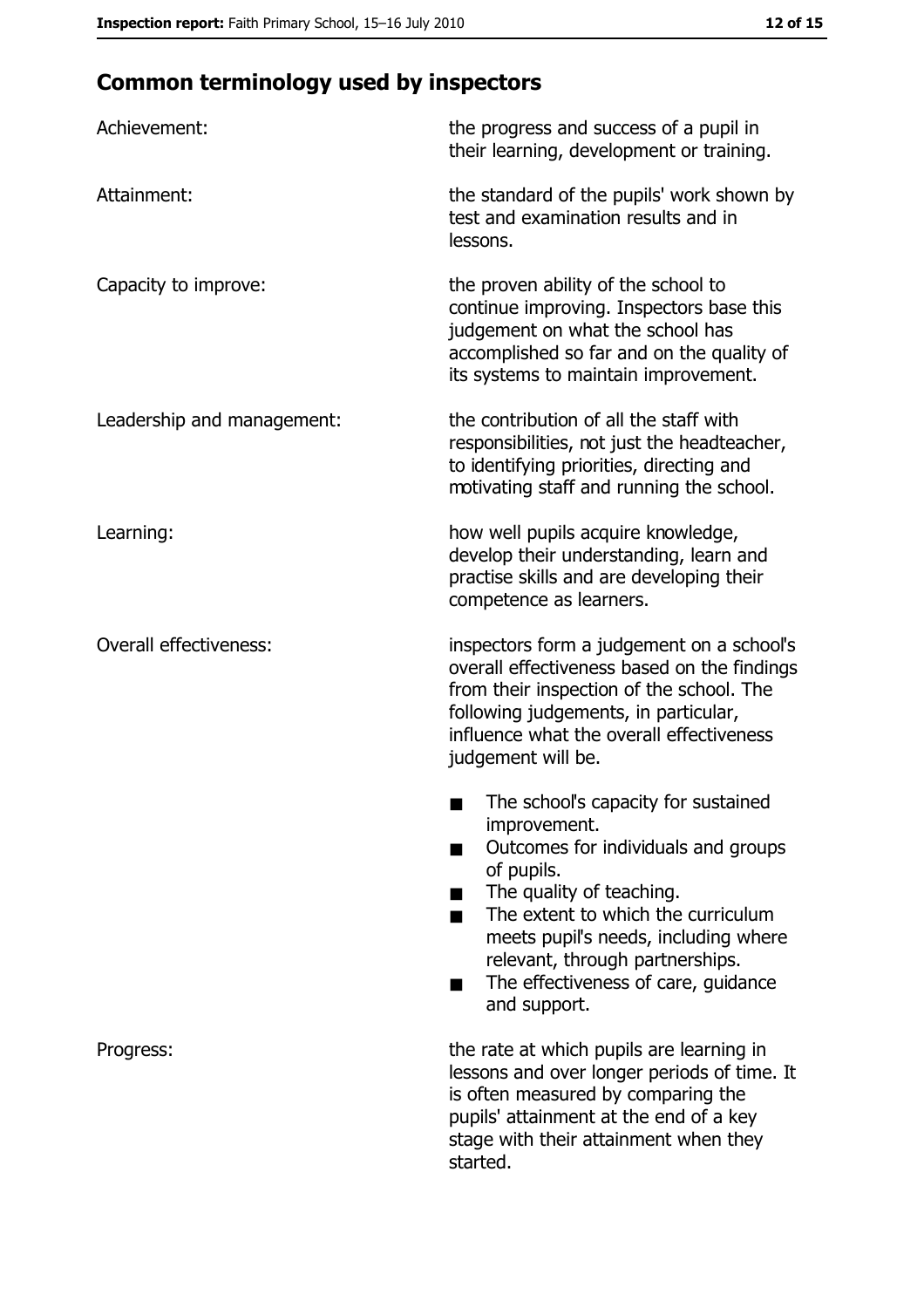This letter is provided for the school, parents and carers to share with their children. It describes Ofsted's main findings from the inspection of their school.



20 July 2010

Dear Pupils

Inspection of Faith Primary School, Liverpool, L5 3LA

It was a great pleasure to inspect your school. You were all extremely friendly and helpful and we enjoyed finding out from you how you are getting on. On behalf of the inspection team I would like to share with you what we found.

Your school is providing you with a good education. Some of the work of the school is outstanding, for example the way the school works in the local community and how it helps your personal development. Your achievement in playing musical instruments and performing in concerts as The West Everton Children's Orchestra is astonishing. I enjoyed your concert at the Lighthouse very much indeed. Your behaviour in lessons is good and this means you learn well and pay good attention. You told us bullying is rare and if it happens the staff deal with it promptly. You take responsibilities around school and look out for one another exceptionally well. You make good progress in lessons and, by the time you leave at the end of Year 6, most of you reach above average standards in English and average standards in mathematics and science. This is because the teaching you receive is good and you work hard. You know your targets for learning well and enjoy the clubs and the activities out of school and the visits you make to places of interest. Your headteacher, teachers and teaching assistants take good care of you all and make sure that you all feel safe and secure. Part of my job is to identify how the school can be even better. There are three improvements for staff to make.

- $\blacksquare$ A very small number of pupils are not attending school enough and they are missing so much! I have asked the staff to do all they can to get them to come to school regularly.
- Although pupils in the Key Stage 1 classes are making better progress, this still  $\blacksquare$ needs to be improved.
- The staff need to make sure that you present your work as well as you can and  $\blacksquare$ improve your handwriting. So do try your best to make your work as neat as possible.

Please continue to work hard and enjoy school. I send you all my best wishes for the future, especially when you move to your new school.

Yours sincerely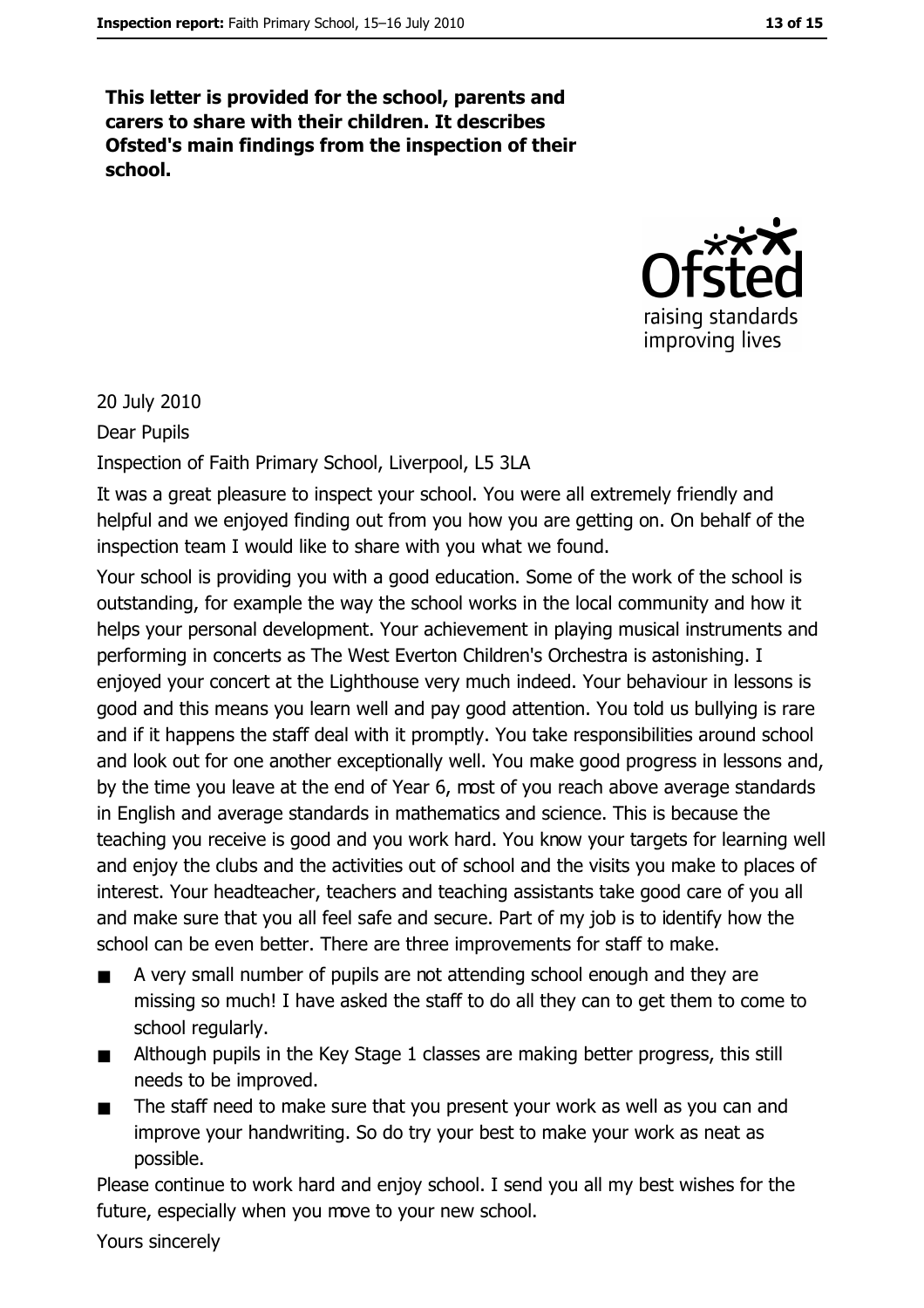Mr Frank Carruthers Lead inspector